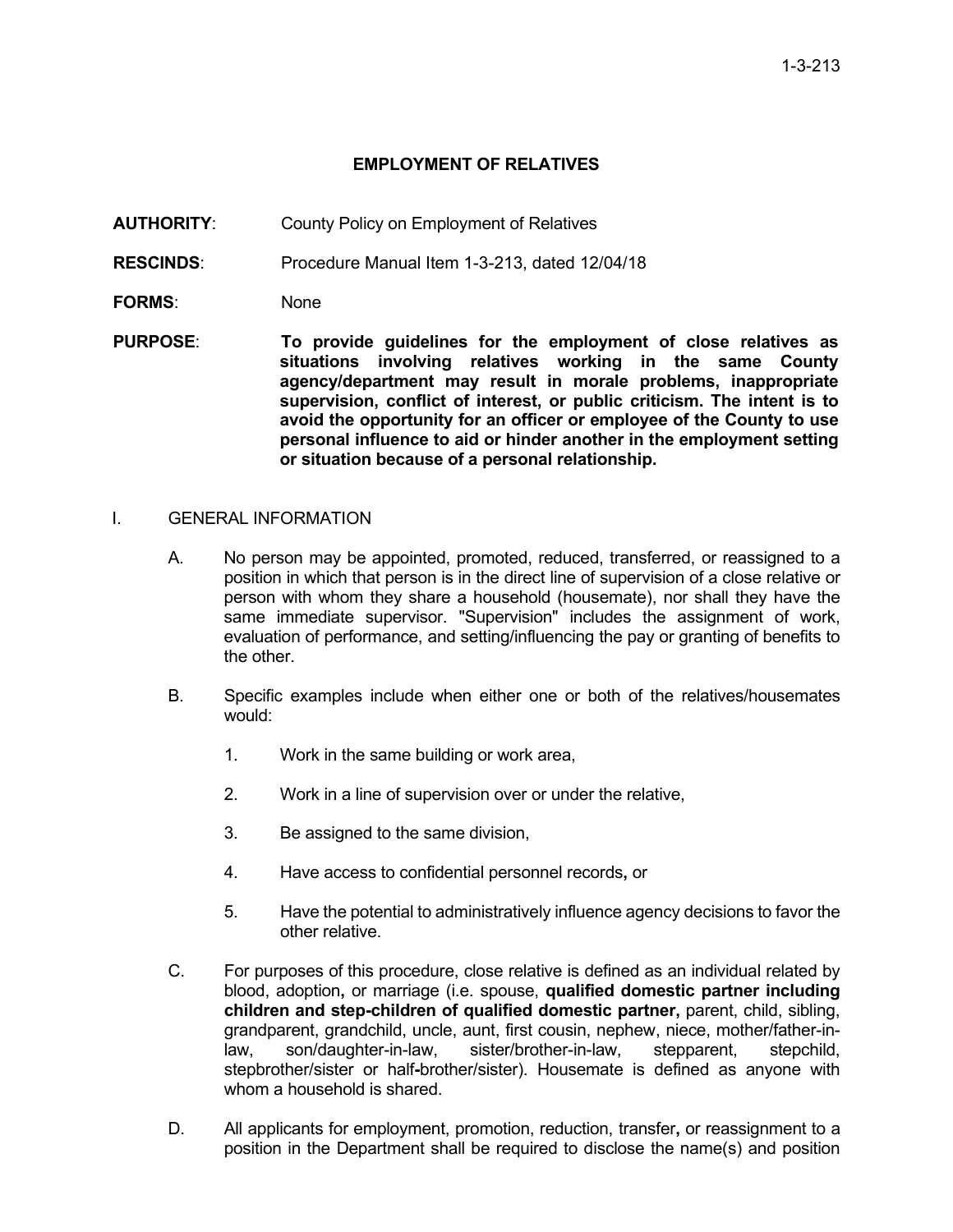title(s) of any close relative or housemate currently employed in the Department prior to appointment, promotion, reduction, transfer, or reassignment. An employee who becomes a "relative" by marriage or housemate subsequent to appointment shall disclose the new relationship(s) to his/her supervisor.

E. Exemptions required for the efficient and effective operation of the department may be granted by the Chief Probation Officer. This procedure outlines the steps necessary to request exemption.

## II. PROCEDURE

- A. In the case of applicants who disclose having a close relative or housemate (as defined in the "General Information" section of this procedure) and are candidates for employment and whose employment could fall under those conditions specified in Section I.A. of this procedure, the Human Resource Services (HRS) recruitment personnel coordinating the hiring process will notify the hiring supervisor of the potential conflict of interest. Recruitment personnel and the supervisor will determine if an exemption should be requested. If the exemption request is appropriate, a written request shall be completed. The request, in the form of a memo, shall include:
	- 1. Names of prospective employee and known relative/housemate employee(s) and relationship(s)
	- 2. Titles and summary of duties and work relationship of affected positions

Recruitment personnel will document the qualifications of the applicant, indicating why the selected applicant is the best qualified or better qualified than other candidates. The supervisor will include the justification for the exemption, indicating why it is necessary for the effective and efficient operation of the department**,** which includes a statement of why the supervisor believes problems will not arise as a result of the exemption.

The request should be directed to the Chief Probation Officer via the chain of command.

- B. When an existing employee becomes a close relative or housemate working with another relative/housemate under the conditions specified in this procedure, the employee shall notify his/her immediate supervisor **within thirty (30) days**. The supervisor will complete a written request for exemption, including:
	- 1. Names of the affected employees and relationships
	- 2. Titles**,** summaries of duties**,** and work relationships of affected persons
	- 3. Why it is necessary for the effective and efficient operation of the department**,**  which includes a statement of why the supervisor believes problems will not arise as a result of the exemption

The request shall be directed to the Chief Probation Officer via the chain of command, unless the situation includes a relative/housemate in the direct chain of command. In these cases, the request shall go directly to the first-level in the chain immediately higher than the affected employees.